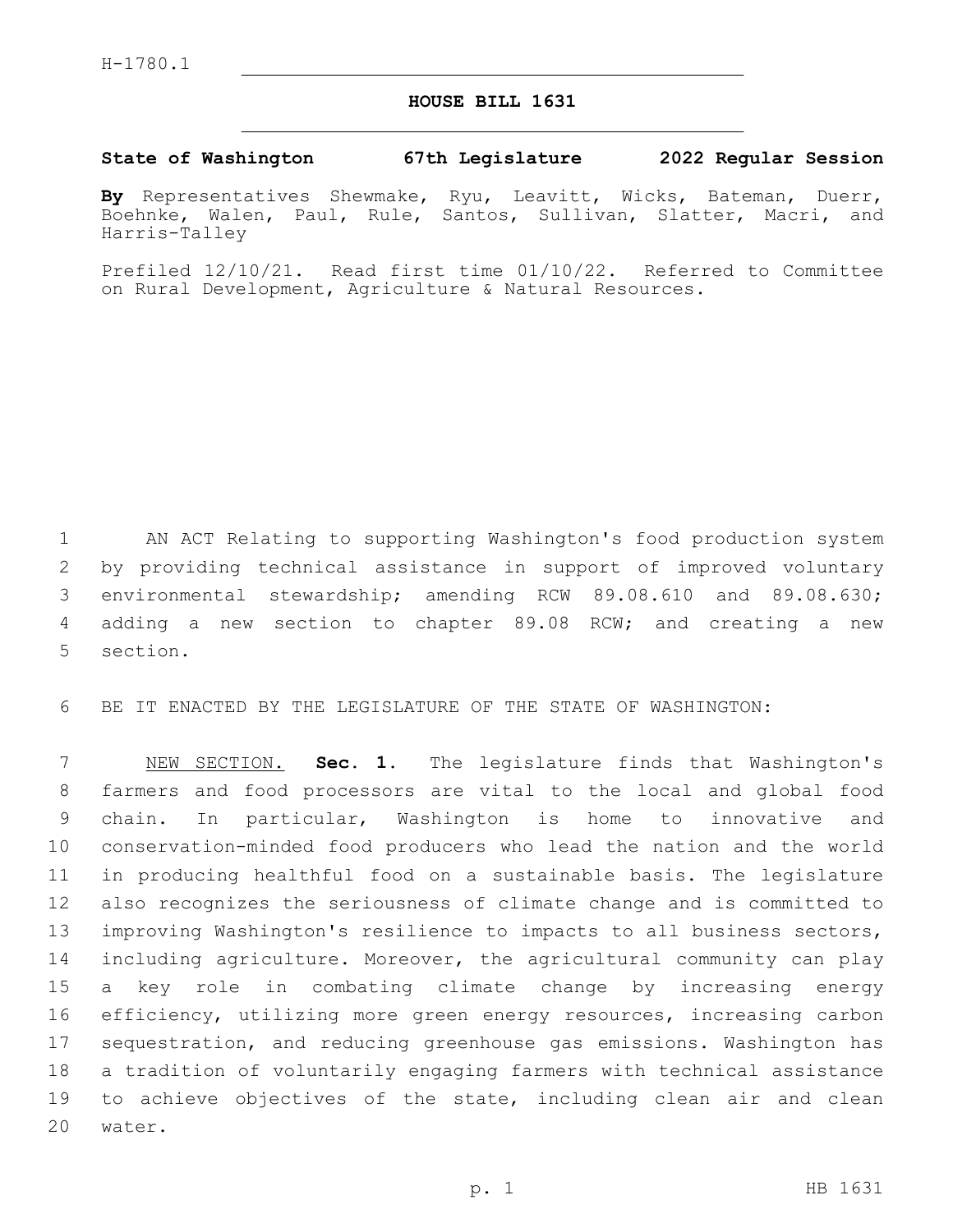Therefore, it is the intent of the legislature to establish a program that provides additional technical assistance, including awareness of potential funding opportunities, to farmers and food processors to help increase energy efficiency, further reduce greenhouse gas emissions, and increase carbon sequestration, all while reducing long-term operating costs and creating new market 7 opportunities.

 **Sec. 2.** RCW 89.08.610 and 2020 c 351 s 2 are each amended to 9 read as follows:

 The definitions in this section apply throughout this section and RCW 89.08.615 through 89.08.635 and section 3 of this act unless the 12 context clearly requires otherwise.

(1) "Advisor" means a sustainable farms and fields advisor.

 (2) "Carbon dioxide equivalent emission" means a metric measure used to compare the emission impacts from various greenhouse gases based on their relative radiative forcing effect over a specified period of time compared to carbon dioxide emissions.

 $((+2+))$  (3) "Carbon dioxide equivalent impact" means a metric measure of the cumulative radiative forcing impacts of both carbon dioxide equivalent emissions and the radiative forcing benefits of 21 carbon storage.

22  $((+3))$   $(4)$  "Commission" means the Washington state conservation 23 commission created in this chapter.

24 ((+4)) (5) "Conservation district" means one or a group of Washington state's conservation districts created in this chapter.

 (6) "Pool" means a group of geographically adjacent conservation 27 districts that will share the services of an advisor.

 (7) "Sustainable farms and fields plan" means a site-specific 29 suite of recommendations that can help a farm or food processing facility increase energy efficiency, utilize more green energy, sequester carbon, and reduce greenhouse gas emissions.

 NEW SECTION. **Sec. 3.** A new section is added to chapter 89.08 33 RCW to read as follows:

 (1) The sustainable farms and fields advisors network is established at the commission to further assist agricultural producers and food processors in increasing energy efficiency and utilization of green energy, sequestering carbon, and reducing greenhouse gas emissions, all of which can help reduce operating

p. 2 HB 1631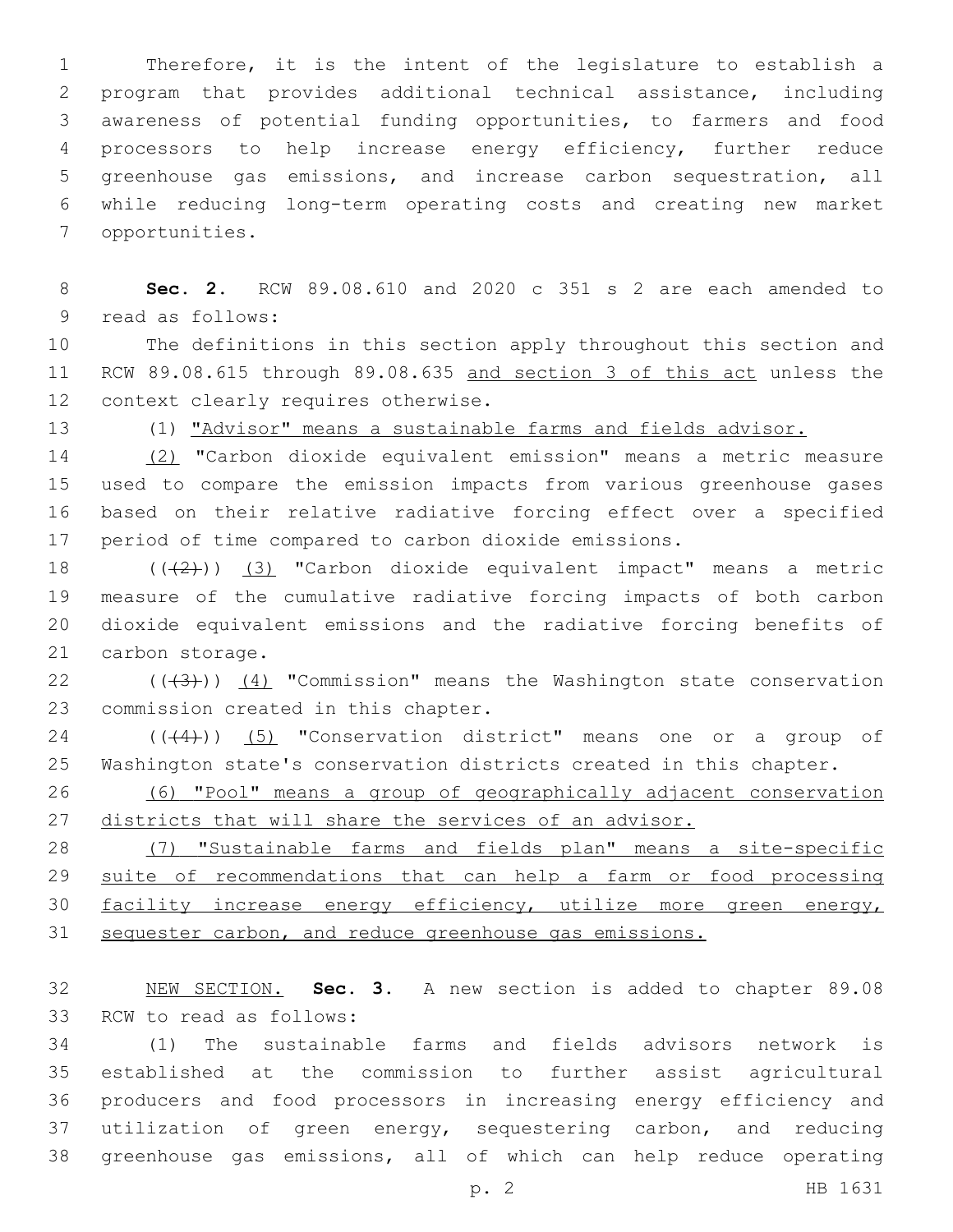costs, improve soil health and crop yield, provide environmental cobenefits, and create new market opportunities in a green economy.

 (2) The commission shall develop a network of sustainable farms and fields advisors whereby groups of conservation districts will hire, host, and share the services of sustainable farms and fields advisors.6

 (3) The services to be provided by sustainable farms and fields 8 advisors include, but are not limited to:

 (a) Consultations regarding, and development of, sustainable farms and fields plans for interested farmers and food processors to help them reduce their carbon footprint by increasing energy efficiency, increasing the utilization and production of green 13 energy, sequestering carbon, and reducing greenhouse gas emissions; 14 and

 (b) Informing conservation districts, farmers, and food 16 processors about local, state, and federal funding opportunities, such as the sustainable farms and fields grant program, to implement practices that help achieve these goals to reduce the carbon 19 footprint of farmers and food processors.

 (4) The commission shall establish within each district pool a sustainable farms and fields committee to develop a prioritized list of farmers and food processors interested in working with the advisor. The advisor's workload and priorities are set according to an interlocal agreement established between the districts in the pool 25 for this purpose.

 (5) The commission shall hire a sustainable farms and fields coordinator who is responsible for coordinating the advisors, disseminating current information about energy efficiency and climate-smart practices and funding opportunities, applying for grants, writing progress reports, and other duties as needed.

 **Sec. 4.** RCW 89.08.630 and 2020 c 351 s 6 are each amended to 32 read as follows:

 (1) By October 15, 2021, and every two years thereafter, the commission shall report to the legislature and the governor on the performance of the sustainable farms and fields grant program and the sustainable farms and fields advisors, including, among other things, grants awarded, projects funded, greenhouse gas emissions reduced, 38 and carbon sequestered.